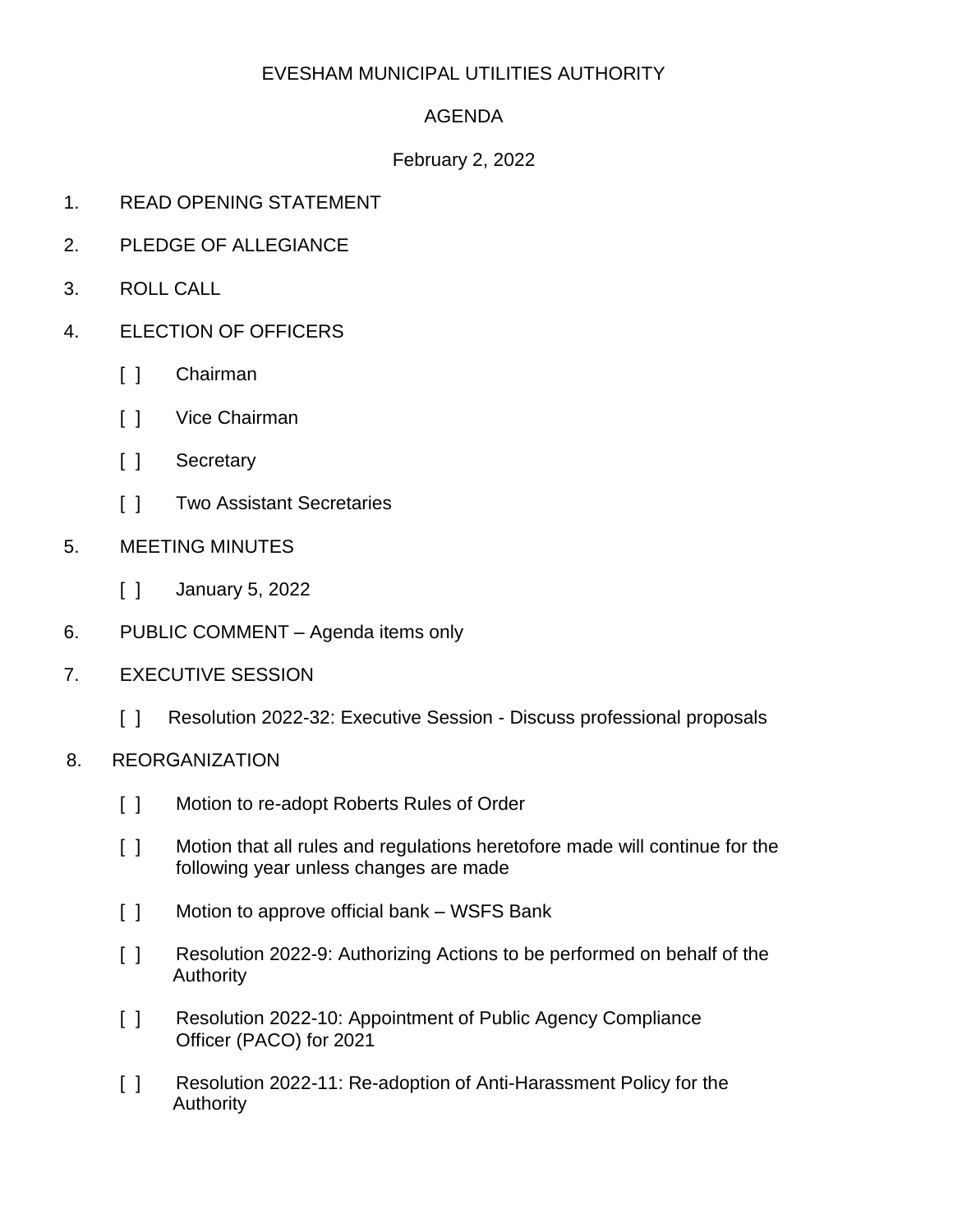- [ ] Resolution 2022-12: Approval of board meeting dates and times for upcoming year in accordance with the Open Public Meetings Act
- [ ] Resolution 2022-13: Appointment of professional contract for the position of Auditor
- [ ] Resolution 2022-14: Appointment of professional contract for Auxiliary Engineer
- [ ] Resolution 2022-15: Appointment of professional contract for Auxiliary Engineer
- [ ] Resolution 2022-16: Appointment of professional contract for the position of Bond Counsel
- [ ] Resolution 2022-17: Appointment of professional contract for the position of Consulting Engineer
- [ ] Resolution 2022-18: Appointment of professional contract for the position of Dental Broker
- [ ] Resolution 2022-19: Appointment of professional contract for the position of Environmental Consultant
- [ ] Resolution 2022-20: Appointment of professional contract for Financial Advisor
- [ ] Resolution 2022-21: Appointment of professional contract for Financial Advisor
- [ ] Resolution 2022-22: Appointment of professional contract for the position of General Counsel
- [ ] Resolution 2022-23: Appointment of professional contract for the position of Geological Engineer
- [ ] Resolution 2022-24: Appointment of professional contract for the position of Labor Counsel
- [ ] Resolution 2022-25: Appointment of professional contract for the position of Occupational Physician
- [ ] Resolution 2022-26: Appointment of professional contract for the position of Risk Management Consultant
- [ ] Resolution 2022-27: Appointment of professional contract for the position of Special Counsel
- 9. FINANCIAL
	- [ ] Resolution 2022-28: Payment of Bills
	- [] Resolution 2022-29: Refunds, Credits & Cancellations
	- [ ] Resolution 2022-30: Authorizing award of a (2) two year contract through OMNIA Partners National Cooperative Purchasing Program to Kronos SaaShr, Inc. in the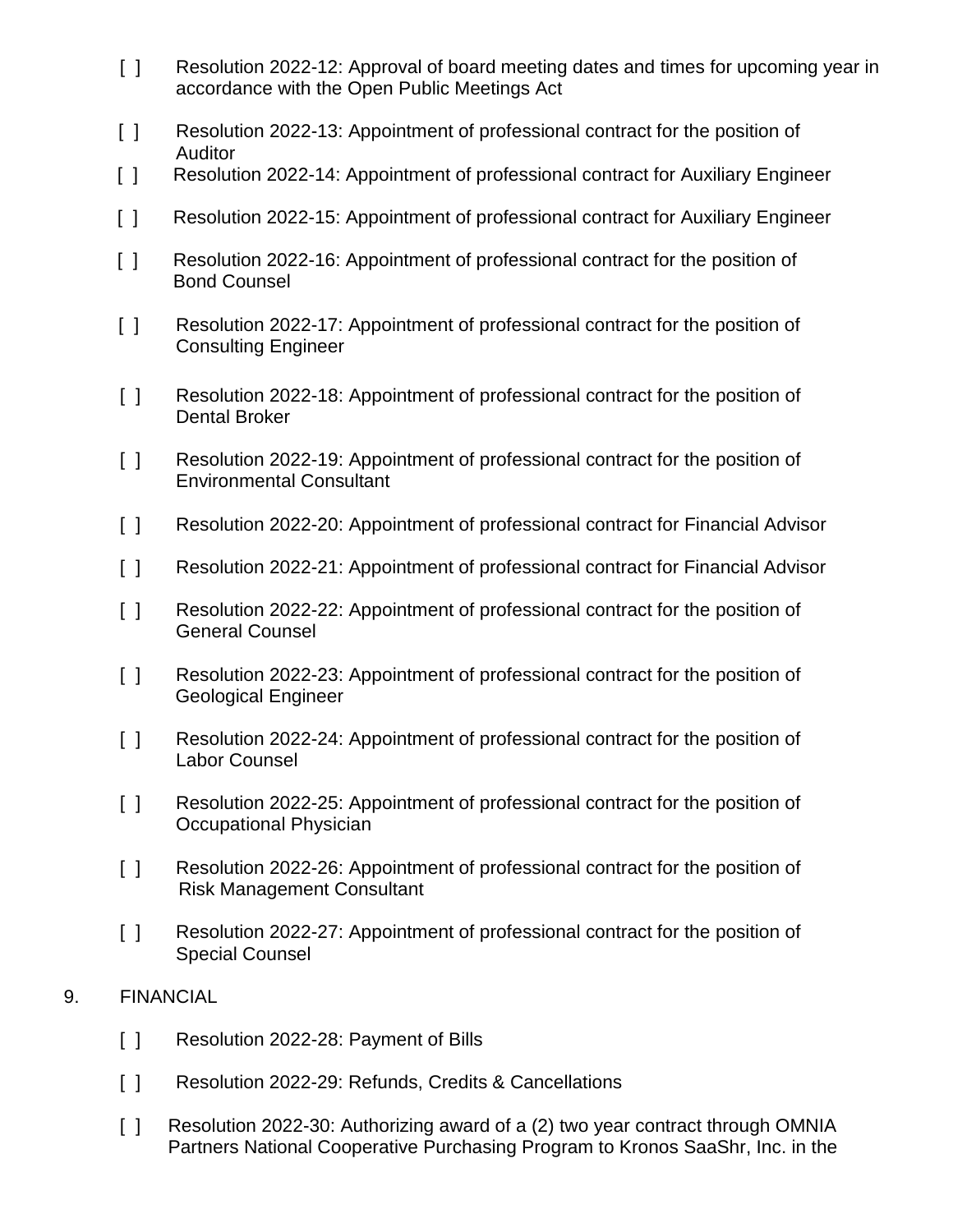amount not to exceed \$35,000.00 to purchase Payroll, Human Resources and Scheduling Services

- [ ] Resolution 2022-31: Award of a one year contract extension to Rio Supply, Inc. in the amount of \$367,275.00 for Cold Water Meter with Integrated Meter Interface Unit
- 10. EXECUTIVE DIRECTOR'S REPORT
	- [ ] Potential Violations
	- [ ] The Year in Review The Year Ahead

### 11. ENGINEER'S REPORT

- [ ] Review of Engineer's Status Report
- [ ] Update: South Side Water Storage Tank
- [ ] Update: Route 70 Water Main Replacement
	- [ ] Motion to increase a proposal from Richard A. Alaimo Associates in the amount of \$60,000 to a new total of \$150,000.00 for the Route 70 Water Main Replacement
- [ ] Update: Route 70 Sewer Main Replacement
	- [ ] Motion to increase a proposal from Richard A. Alaimo Associates in the amount of \$60,000 to a new total of \$150,000.00 for the Route 70 Sewer Main Replacement
- [ ] Update: Elmwood WWTP Resiliency Improvements
- [ ] Update: Heritage Village (Phase 2) Water Main Replacement
- [ ] Update: Elmwood Storage Building
- [ ] Update: Update Well No. 7 Building
- [ ] Update: North Cropwell Sewer Siphon
- [ ] Update: Kings Grant Effluent Force Main Replacement
- [ ] Update: Well No. 6 re-drill
- [ ] Motion to approve S-3/W-3 for Burns Buick GMC, Inc. Genesis of Cherry Hill, West Route 73

# **FINAL QUESTIONS FOR ENGINEER**

- 12. GENERAL COUNSEL'S REPORT
- 13. PUBLIC COMMENT
- 14. BOARD COMMENTS